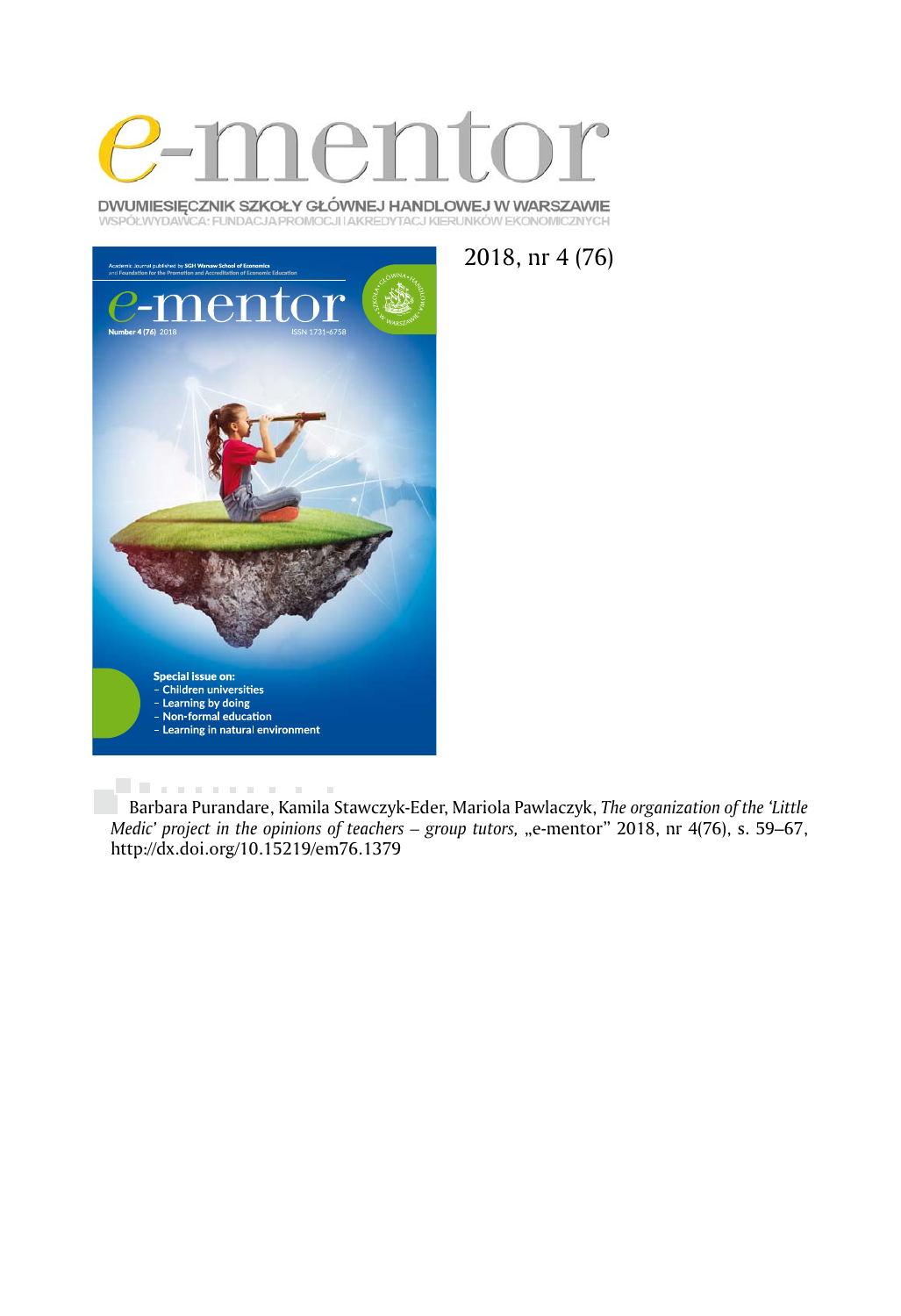





*Kamila Stawczyk-Eder*\*



*Mariola Pawlaczyk*\*

# The organization of the 'Little Medic' project in the opinions of teachers – group tutors

*The project on the popularization of the life sciences among children from primary schools – the 'Little Medic', has been implemented for six years as part of the cooperation of the Poznan University of Medical Sciences and the Polish Academy of Children (PAD). In the Spring semester of the 2016/2017 academic year, the workshops carried out as part of the University of a Young Explorer were also included in the project. The whole initiative is non-profit. The classes are aimed at children between 6 and 12 years of age and are based on promoting autonomy and creativity among the youngest students. Their goal is to stimulate cognitive activity, popularize knowledge and maintain children's primal curiosity about the world. The participation in the project enables children to get access to the latest achievements of science and scientists, as well as to develop their scientific passions.*

*Additionally, it provides an opportunity to share the passions with peers in unique circumstances. Thanks to this, learning becomes an incredible adventure and a personal experience for children. It is also a new didactic experience for academic lecturers because children are entirely different recipients than university students.*

# The outline of the 'Little Medic' project

The classes organized within the project take place once a month in the hall of the Congress and Teaching Centre of Poznan University of Medical Sciences and last 90 minutes. Children participate in the cycle of classes together with school teachers who nominated them for the project. Little Medics meet regularly from October to June, discover the secrets of medical knowledge and share their passions and interests with their peers. The objectives of the project are presented in Table 1.

During the academic year, young students take part in 18 lectures, conducted both by the academics as well as by their peers. At the beginning of the academic year, during the inauguration ceremony, they take an oath, sing the students' hymn Gaudeamus igitur and receive their indexes, in which they collect stamps during the year – the entries. Children actively

# Table 1. The mission of the 'Little Medic' project

- supporting the development of the scientific potential of children and youth
- enabling access to the latest scientific achievements and scientists
- arousing interest in medical sciences and familiarizing the young students with the basics of research methods
- developing children's scientific passions and providing the opportunity to share them with peers
- promoting healthy lifestyle and pro-health attitudes among children
- shaping healthy eating habits and hygiene among children
- presenting knowledge in the field of human anatomy and body functioning, medical rescue, diagnosis and treatment of diseases, prophylaxis, and pharmacy
- university's promotion

Source: Author's own study.

participate in classes, giving lectures to their peers (the youngest lecturers are 7 years old) and helping to organize meetings on a voluntary basis. During the formal vote of acceptance at the end of the academic year, they receive diplomas. Table 2. presents the framework program of the meetings.

In the academic year 2015/2016, the children's university activities were expanded by a research projects competition for Little Medics. It is aimed at school groups that have taken up research on any topic in the

Table 2. The framework programme of the meetings

| <b>Registration of participants</b>                     |  |  |  |
|---------------------------------------------------------|--|--|--|
| 20–30 minutes: the lecture by the Young Speaker         |  |  |  |
| 10–15 minutes: questions to the speaker                 |  |  |  |
| 20–30 minutes: the presentation by an academic lecturer |  |  |  |
| 10–15 minutes: questions to the speaker                 |  |  |  |
|                                                         |  |  |  |

Source: Author's own study.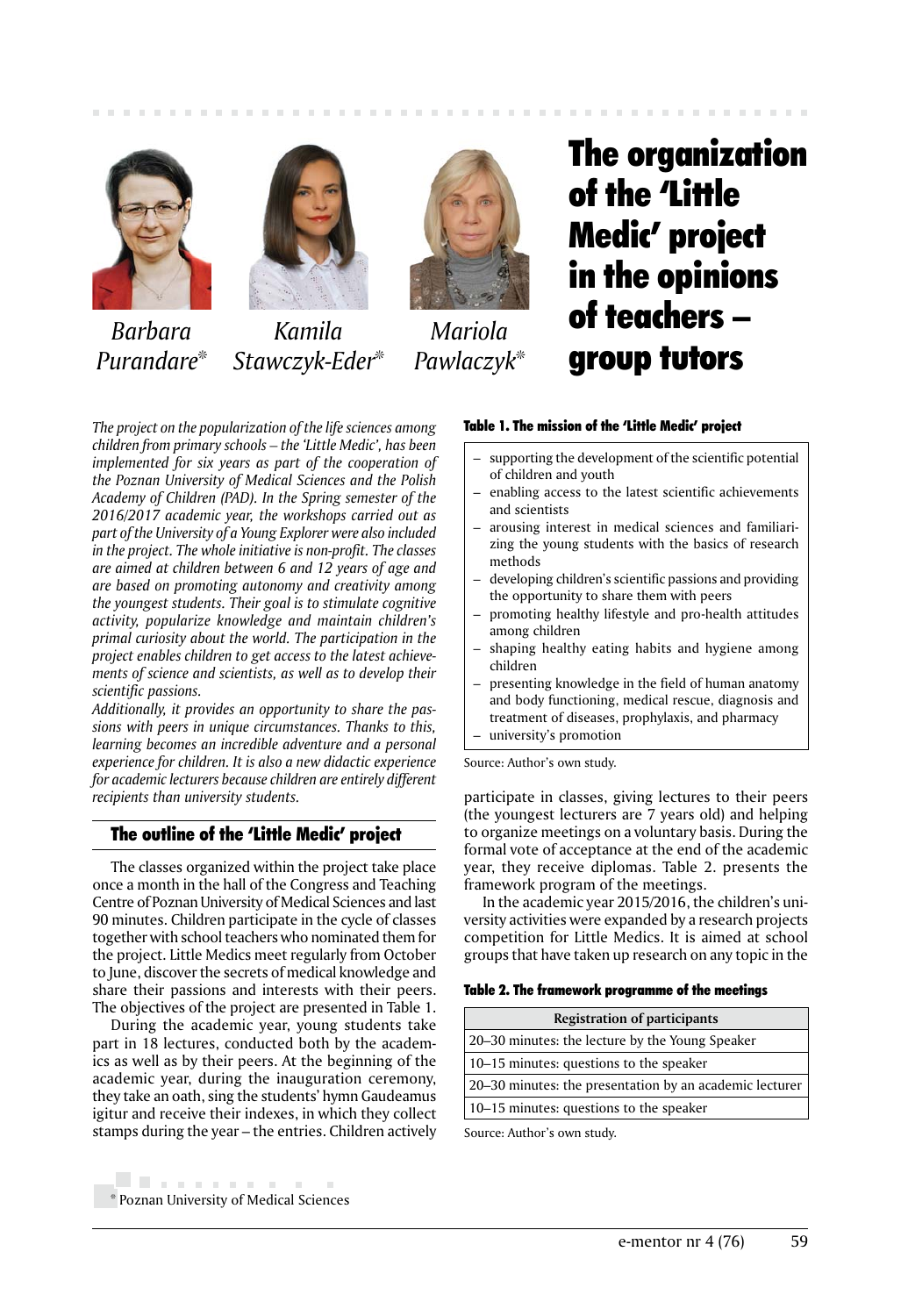field of broadly understood natural sciences and are willing to present how they planned their research, carried it out and what results has been achieved. That is to encourage children and their teachers to actively participate in the project, not only through individual presentations but also by group co-working in school conditions<sup>1</sup>.

The students of the 'Little Medic' project participate in other projects as well. They take an active part in the annual International Conference for Children in Gdansk. *During the conference, specialists from various disciplines conduct academic lectures and workshops for students between 6 to 12 years of age. Young Scientists aged 6–12 years have an opportunity to share their scientific passions during their lectures and workshops by presenting their knowledge to peers and adults* (Polska Akademia Dzieci, 2018). They also participated twice in the 'Lectures of Free Children' within the scope of Poznan Malta Festival. The project organizers have been cooperating with the Redemptoris Missio Humanitarian Foundation for several years. Every year, young students are also involved in the 'Bandage to the rescue' campaign, promoting it in their schools. Thanks to the involvement of students and teachers participating in the project, many dressing materials are collected for the Foundation. In this way, volunteering is promoted. The project organizers also established cooperation with the Bone Marrow Team – an organization supporting and promoting the bone marrow donation, conducting educational activity on hematopoietic system diseases treated with bone marrow transplantation. Some students' organizations (listed in Table 3.) support the project as well. Their members serve as volunteers and help to organize the meetings.

# The opinions of teachers participating in the 'Little Medic' project

The surveys have been conducted every year since 2013, at the turn of April and May. Their goal was to get to know the opinions of teachers participating in the 'Little Medic' project on the usefulness, quality, organization, and conditions for conducting classes, the proposed thematic scope and the competences of lecturers and coordinators. Additionally, in 2017/2018, an additional questionnaire was prepared to obtain better characteristics of the participating groups (students and their teachers).

# Research material and methods

A total of 177 teachers (169 women and 8 men) and group supervisors participated in the research carried out during the six years of the project's activity. The respondents were representatives of 92 schools – including 66 from Poznan and 26 from other cities in the Wielkopolska Voivodeship (Table 4.).

Seven questions were assessing the usefulness, quality and thematic scope of the classes, the competences of lecturers and coordinators as well as learning conditions and classes' organization and a few socio-demographic questions included in a questionnaire. The answers were categorized on a scale from 1 to 5, with 1 meaning very bad and a 5 very good. A more detailed survey aimed at obtaining the characteristics of project participants was conducted in the years 2017–2018. It contained additional questions related to demographic aspects as well as teachers' qualifications and professional experience.

| Organization name                                      | Type of the engagement                                                                                |
|--------------------------------------------------------|-------------------------------------------------------------------------------------------------------|
| IFMSA – International Association of Medical Students  | registration of participants, then organizational aspects of<br>the meetings                          |
| Students' Scientific Circle of Ethics and Bioethics    | registration of participants, then organizational aspects of<br>the meetings                          |
| ASRIMK - Academic Rescue and Disaster Medicine Society | Ensuring safety during the meetings, organizing the rescue<br>presentations at the end of the project |

| Table 3. Student organizations involved in the project |  |  |
|--------------------------------------------------------|--|--|
|                                                        |  |  |

Source: Author's own study.

| Table 4. The 'Little Medic' project in numbers in the years 2012—2018 |  |  |
|-----------------------------------------------------------------------|--|--|
|-----------------------------------------------------------------------|--|--|

| <b>Years</b>            | 2012/2013 | 2013/2014 | 2014/2015 | 2015/2016 | 2016/2017 | 2017/2018 |
|-------------------------|-----------|-----------|-----------|-----------|-----------|-----------|
| Number of participants  | 380       | 380       | 380       | 390       | 400       | 400       |
| Total number of schools |           | 16        |           |           |           |           |
| Schools from Poznan     | 10        |           |           |           |           |           |

Source: Author's own study.

<sup>. . . . . . . . . .</sup> 

<sup>1</sup> The promotion of the project takes place mainly via the internet, through the 'Little Medic' website (http://malymedyk. ump.edu.pl), containing information about the project and on Facebook, (https://www.facebook.com/MalyMedykUmp), where one can find news, meetings and photo galleries.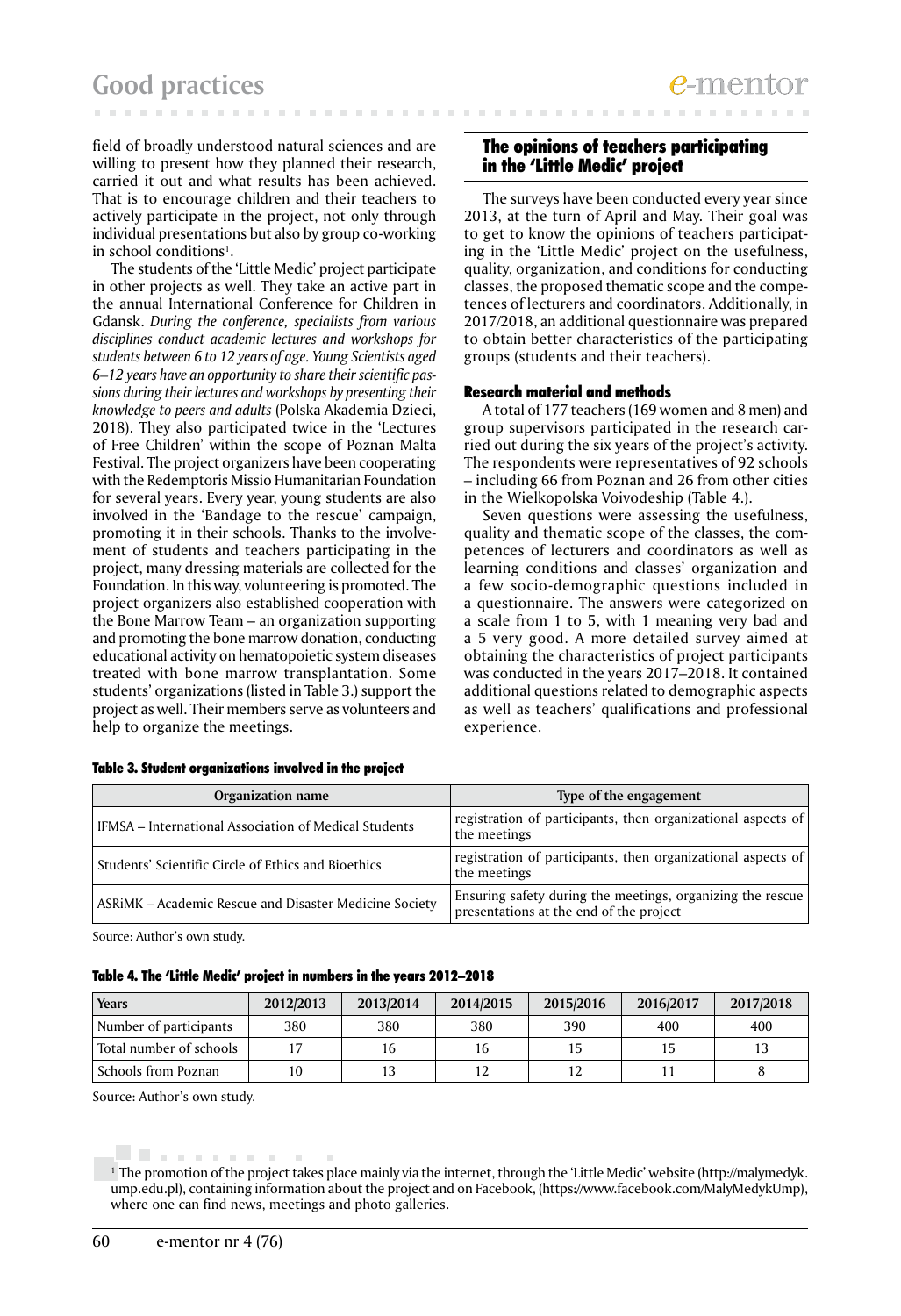# The results of evaluation surveys in the years 2012–2018

Figures 1–8 present the average ratings regarding different aspects of the project, such as:

- the usefulness of the project;
- the quality of classes;

# Figure 1. Average evaluation of the project, in subsequent years

- the thematic scope of lectures;
- the competences of the adults conducting the classes;
- the conditions in which the classes were held;<br>– the way of organizing classes:
- the way of organizing classes;
- the competences of the project coordinators.



Source: Author's own study.

#### Figure 2. Evaluation of the usefulness of the project in subsequent years

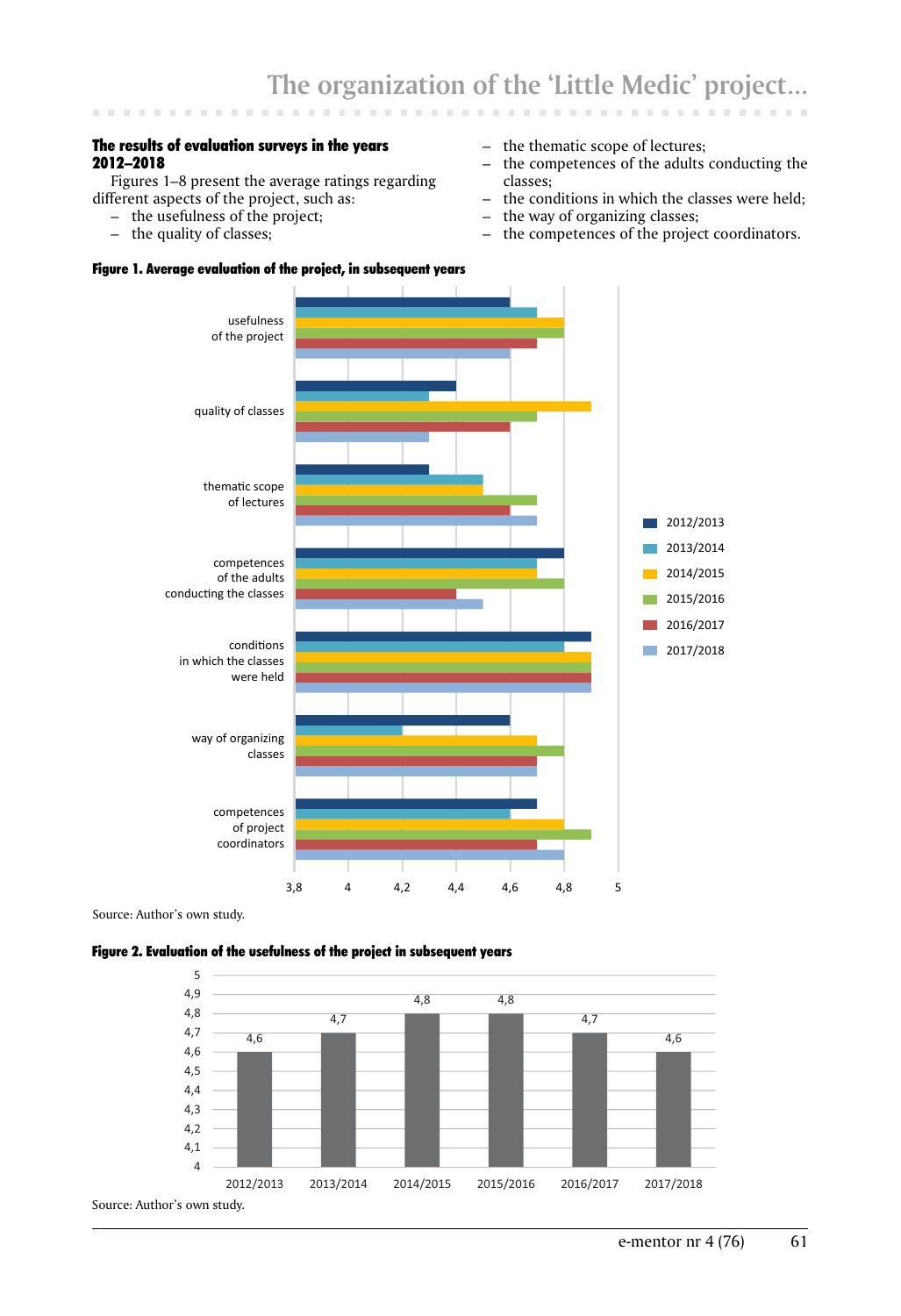# **Good practices**

Every year, from it's very beginning the project was very well evaluated by teachers, the lowest average grade was 4.2 and it concerned the organization of classes in the academic year 2013/2014.

The assessments in individual years of the project in all analyzed aspects are very similar.

Teachers-tutors rated the project above average in all categories, and the conditions for conducting class-

es reached the highest score, which is not surprising as the classes take place in the modern infrastructure of the Poznan University of Medical Sciences. In the last years, a constant high grade was given to the choice of the class topics, the coordinators' competences and the way the project was organized.

The average grades from the last year are collected in Table 5.

# Figure 3. Evaluation of the quality of classes in subsequent years



 $\sim$  $\sim$  $\sim$  $\sim$  $\mathcal{C}^{\mathcal{C}}$ **COLLECT** 

Source: Author's own study.





Source: Author's own study.

#### Figure 5. Evaluation of competences of adult lecturers in subsequent years

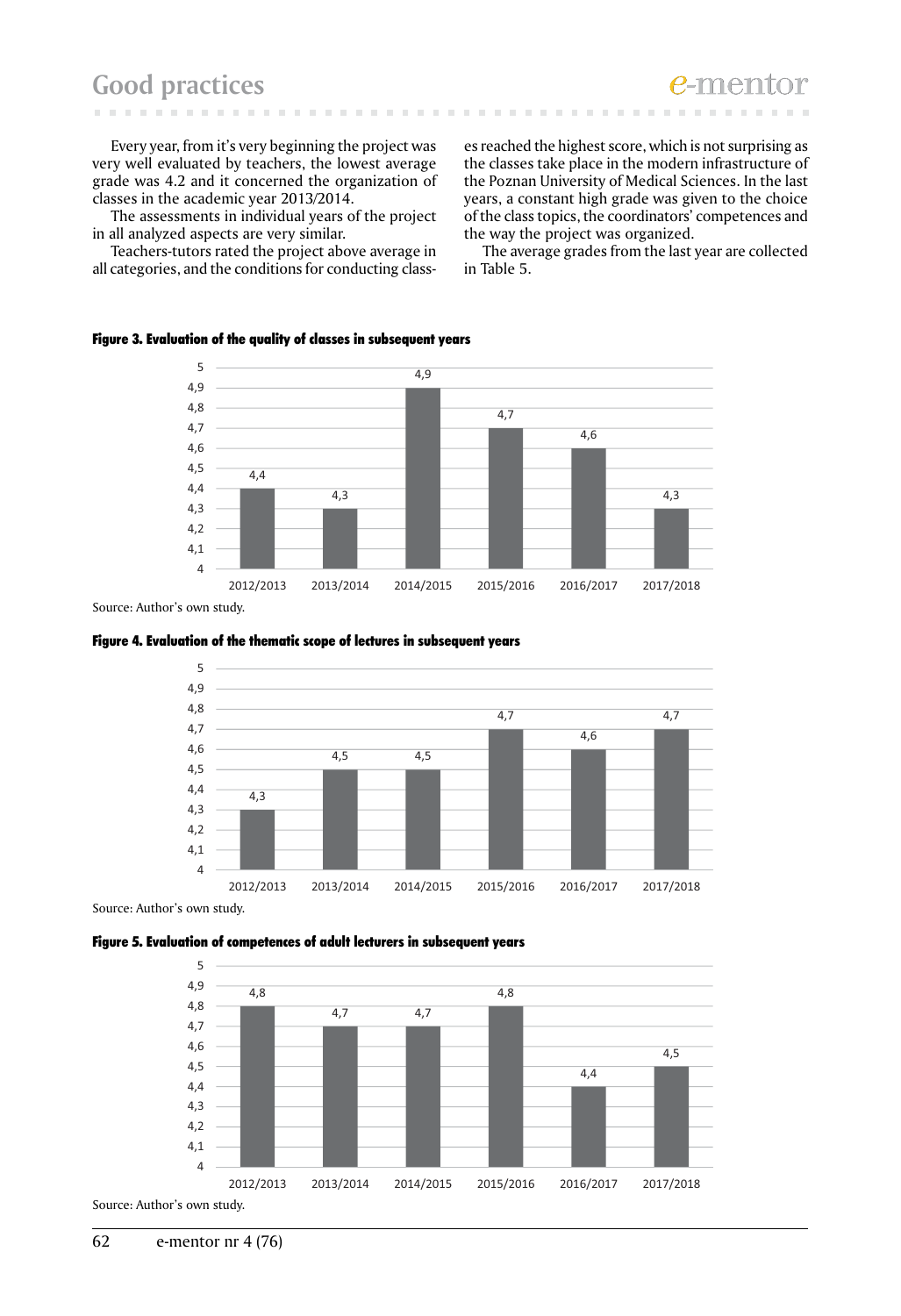

#### Figure 6. Evaluation of the conditions in which the classes took place in subsequent years

Source: Author's own study.

**CONTRACTOR** 

 $\sim$ 

**CONTRACTOR** 





Source: Author's own study.





Source: Author's own study.

#### Table 5. The average grades from the last year

| <b>Question</b>                               | The average grade |
|-----------------------------------------------|-------------------|
| The usefulness of the project                 | 4,6               |
| The quality of classes                        | 4,3               |
| The thematic scope of the lectures            | 4,7               |
| The competences of adults conducting classes  | 4,5               |
| The conditions in which the classes were held | 4.96              |
| The way of organizing classes                 | 4,7               |
| The competences of project coordinators       | 4,8               |

Source: Author's own study.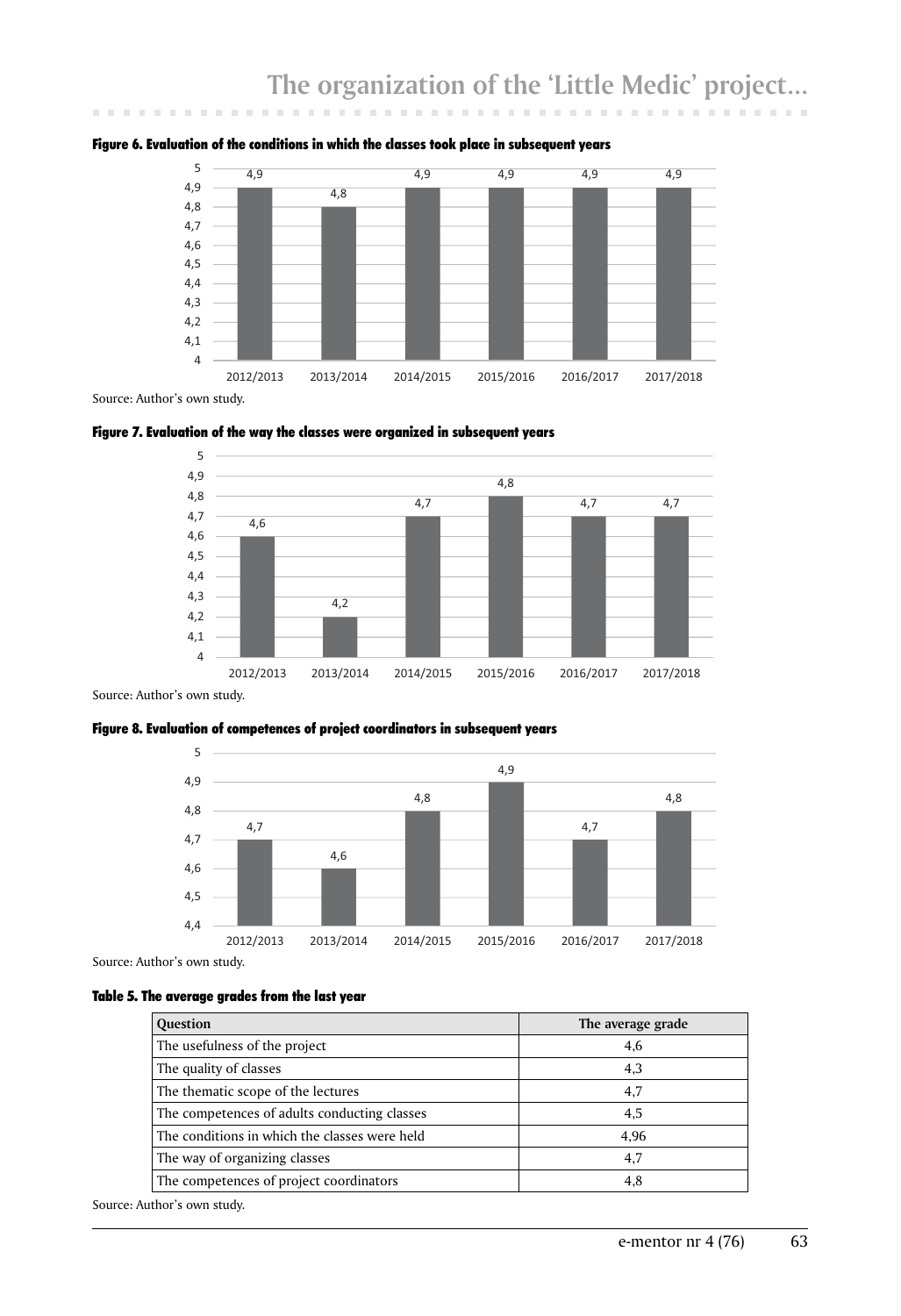#### The results of additional surveys

As it was already mentioned the additional questionnaire was carried out in the years 2017–2018. Tables 6–8 present the opinions of 26 teachers from schools participating in the project.

Teachers with seniority over 20 years as well as people representing rural places assessed the project best. The observation of the latter group may result from the teachers' conviction about the special educational needs of children who learn far from large urban agglomerations, which limits their contacts with scientific communities.

the places nearby participated in the project during the past of 6 years.

The idea of promoting knowledge in the field of biological and medical sciences, combined with actions inspiring and motivating school students to explore the secrets of research work, is quite common in many regions of the world. In each case, however, it may have a different form resulting from local specificity and technical or financial possibilities. In the United States, for instance, the Little Medical School®3 project is being implemented, which includes lectures and practical classes for school-age

| Table 6. The average quality assessment of the 'Little Medic' project depending on the school location |  |  |  |
|--------------------------------------------------------------------------------------------------------|--|--|--|
|--------------------------------------------------------------------------------------------------------|--|--|--|

| <b>School location</b>                        | Number of<br>surveys | The average<br>$±$ standard deviation | Median<br>$(minnum - maximum)$ |
|-----------------------------------------------|----------------------|---------------------------------------|--------------------------------|
| A big city (over 500 000 inhabitants)         | 15                   | $4.67 \pm 0.32$                       | $4,71(4-5)$                    |
| An average city (20–500 thousand inhabitants) |                      | $4,89 \pm 0,14$                       | $4,93(4,7-5)$                  |
| A small city (up to 20 thousand residents)    |                      | $4,31 \pm 0,43$                       | $4(4-4,86)$                    |
| A village                                     |                      | $4.93 \pm 0.1$                        | $4,93(4,86-5)$                 |

Source: Author's own study.

#### Table 7. The average quality assessment of the 'Little Medic' project depending on the age of the teachers

| Age             | Number<br>of urveys | The average<br>$\pm$ standard deviation | Median<br>$(minimum - maximum)$ |
|-----------------|---------------------|-----------------------------------------|---------------------------------|
| 25–40 years     |                     | $4,61 \pm 0,38$                         | $4,71(4-5)$                     |
| $40 - 60$ years |                     | $4,73 \pm 0,31$                         | $4,71(4-5)$                     |

Source: Author's own study.

#### Table 8. The average quality assessment of the 'Little Medic' project depending on teachers' seniority

| <b>Seniority</b> | Number of<br>surveys | The average<br>$\pm$ standard deviation | Median<br>$(minimum - maximum)$ |
|------------------|----------------------|-----------------------------------------|---------------------------------|
| Below 5 years    |                      | $4,61 \pm 0.28$                         | $4,57(4,14-5)$                  |
| $5 - 10$ years   |                      | $4.71 \pm 0.37$                         | $4,86(4-5)$                     |
| $11-20$ years    |                      | $4.57 \pm 0.53$                         | $5,00(4-5)$                     |
| $> 20$ years     | 5                    | $4,74 \pm 0,16$                         | $4,71(4,57-5)$                  |

Source: Author's own study.

# Discussion of the survey results

. . . . . . . . . . . .

The 'Little Medic' project is part of a wider initiative – PAD2 , which provides the broadly understood extracurricular education for children aged 6 to 12. Numerous university centers in Poland are involved in that initiative. The organizer of the 'Little Medic' is Poznan University of Medical Sciences. Over 2300 children from nearly 100 schools from Poznan and

children (primary and middle school) interested in medicine. The classes are conducted in dozens of American cities, as well as in several locations outside the US. The latter is possible by a franchise agreement. The fee necessary to take over the rights to carry out the project ranges from 50 000 to 400 000 US dollars. Under this agreement, among others, initial training for staff and logistic support necessary for the further promotion of educational activities in a given region are provided. Classes are interactive. Young students

<sup>2</sup> http://academyofkidspoland.wixsite.com/polskaakademiadzieci  $\overline{3}$  www.littlemedicalschool.com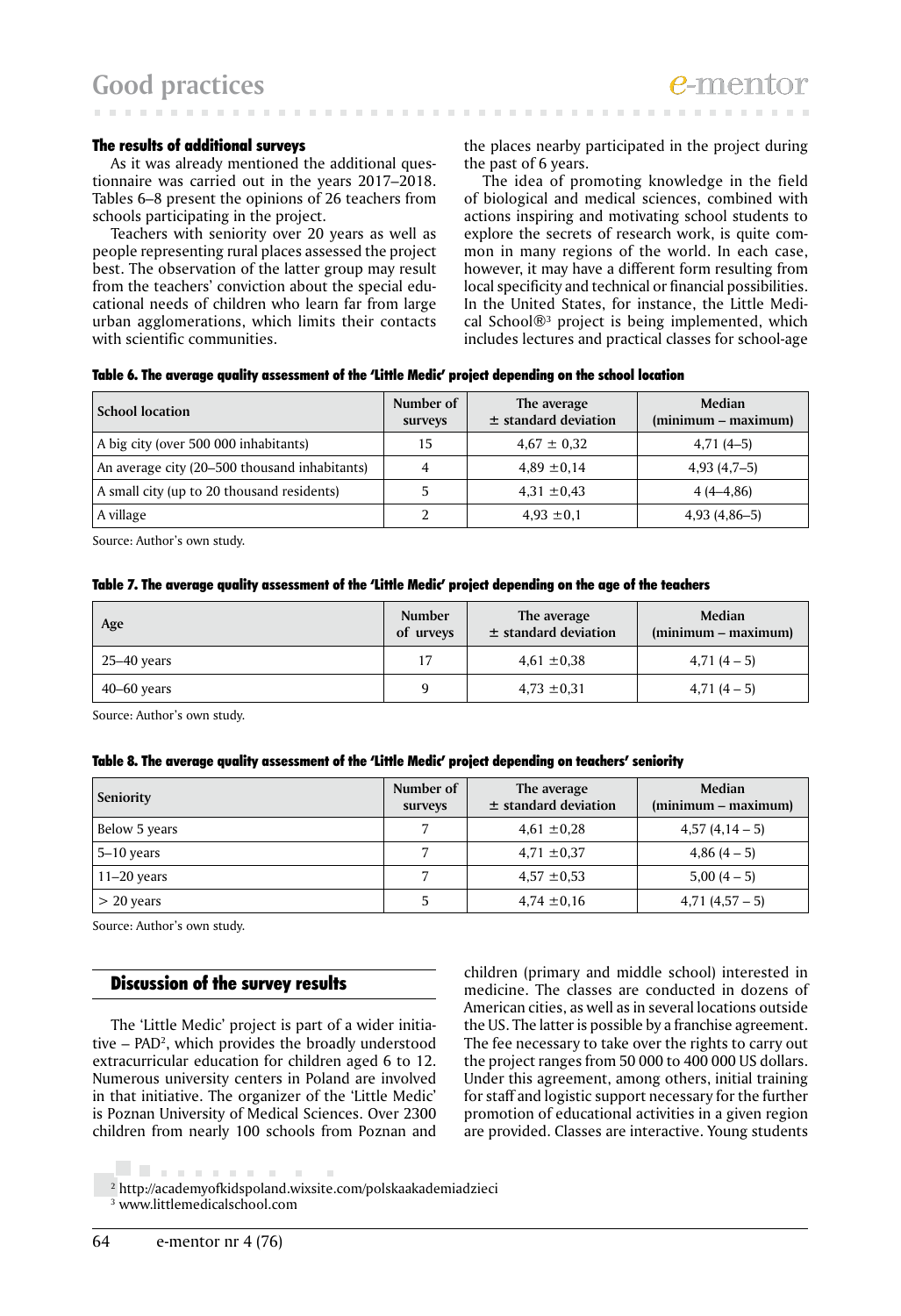learn about the physiology of the human body, explore the secrets of medical diagnostics, learn the principles of first aid, acquire some medical skills (they can, for example, participate in the course: basics of surgical stitching). At the end of the program, students get special diplomas certifying the graduation (Little Medical School, 2018).

A good example of similar educational activities conducted in Europe is the Children's University in Vienna4 , under the patronage of the largest Viennese universities. The formula of the program is similar to one discussed earlier in this article. It mainly includes hands-on, interactive workshops, in which young medical students working in small groups have an opportunity to acquire specific practical skills. Students can participate in lecture and seminar cycles. Classes usually last from 4 to 5 days and are organized during the summer holiday. Apart from the medical issues, some other are also discussed: their scope is quite broad – from art and theatre, through law, theology or history to computer science, the choice depends on the interests of a particular group of participants (Kinderuni Wien, 2018).

The classes conducted as part of the 'Little Medic' initiative have a slightly different formula. They mainly include a series of lectures, prepared and held by children and by full-time research and teaching staff. The whole course lasts a year and resembles an academic year in its scheme, with its official beginning and ending, the main point of which is awarding diplomas. Despite organizational differences, compared to the educational initiatives discussed in the USA or Austria, there are though some features common to the projects listed. First of all, it is their goal. Both initiatives – the American and the Polish – aim at stimulating the development of school children's interests through the promotion of knowledge in the field of medical sciences. Concerning the 'Little Medic' program, data derived from the surveys carried out every year confirm that the adopted formula of the classes and the usefulness of the whole project are assessed very well by teachers. Therefore, it becomes crucial nowadays to identify areas in the Polish education system in which the significant deficiencies exist and to what extent the initiatives like 'Little Medic' could help to eliminate those deficits. The issue seems to be particularly crucial in the context of ongoing changes in the way of organizing early childhood education in our country in recent years.

The report *Education of Children and Young People – the selected challenges and areas of inequality*, published in 2017 by the Institute of Pedagogy of the University of Wroclaw reveals that one of such problematic areas is supporting exceptionally gifted youngest students in the development of their unique skills and talents. The lack of appropriate didactic competence among teachers may result in them being not able to adjust the lessons to diversified potential (and in conse-

quence – different expectations) of their pupils. As a result, it may lead to insufficient stimulation of children for further development and going beyond the adopted programme framework and content of the textbooks (Plichta, 2017, p. 165). The data published by the Supreme Audit Office in 2016 point to this problem and confirm a decline in the effectiveness of education, especially in profiled schools, where the ability to arouse students' interest in a narrower thematic area is crucial for the effectiveness of the education process (NIK, 2016). For example, according to those data, every second graduate of the primary school of sports championships does not continue education at a middle school of the same kind, and almost two-thirds of middle school graduates resign from further education profiled in this way. That is indeed a significant problem of the school education system in Poland, as it is the teacher and their classes that are considered to be one of the main factors stimulating the development of students' interests (Buchcic, 2015, p. 9). Therefore, the fact that teachers regard the 'Little Medic' project as important and evaluate its content very well may to some extent testify that it meets the teachers' expectations and at least partially fills the gap in ways to stimulate the development of students' interests. In this particular case, the classes cover the subject of biological and medical sciences, in which direct contact with the discussed issues is of great importance. The research conducted by Elżbieta Buchcic indicates the crucial role of activating methods in education in the field of natural sciences because they allow a student to participate actively in the didactic process, and to co-decide on what and how to learn (Buchcic, 2015, pp. 8–22). Only such an active form of education gives an opportunity to arouse students' interests, which in turn promotes the development of passion and learning. The classes implemented as part of the 'Little Medic' project meet the indicated criteria.

Julian Piotr Sawiński, a member of the editorial team of edunews.pl portal on modern education and also employed at the Teacher Education Centre in Koszalin approaches the issue of raising the cognitive interest of young listeners in a slightly wider manner. Referring to various educational and psychological theories (such as proposed by Edouard Claparede or Stefan Baley, for instance), he indicates that this process should possess the following key features. It should stimulate a positive attitude and curiosity of young students, should also direct them towards independent learning, should awaken their passion and develop hobbies, and be interesting (Sawiński, 2010). The indicated components are all present in the classes offered by the 'Little Medic' project team. Therefore, this initiative seems to be a valuable element supporting the educational process – especially early school education, mainly by stimulating cognitive interests of students, which – according to the

<sup>. . . . . . . . . .</sup> 4 www.kinderuni.at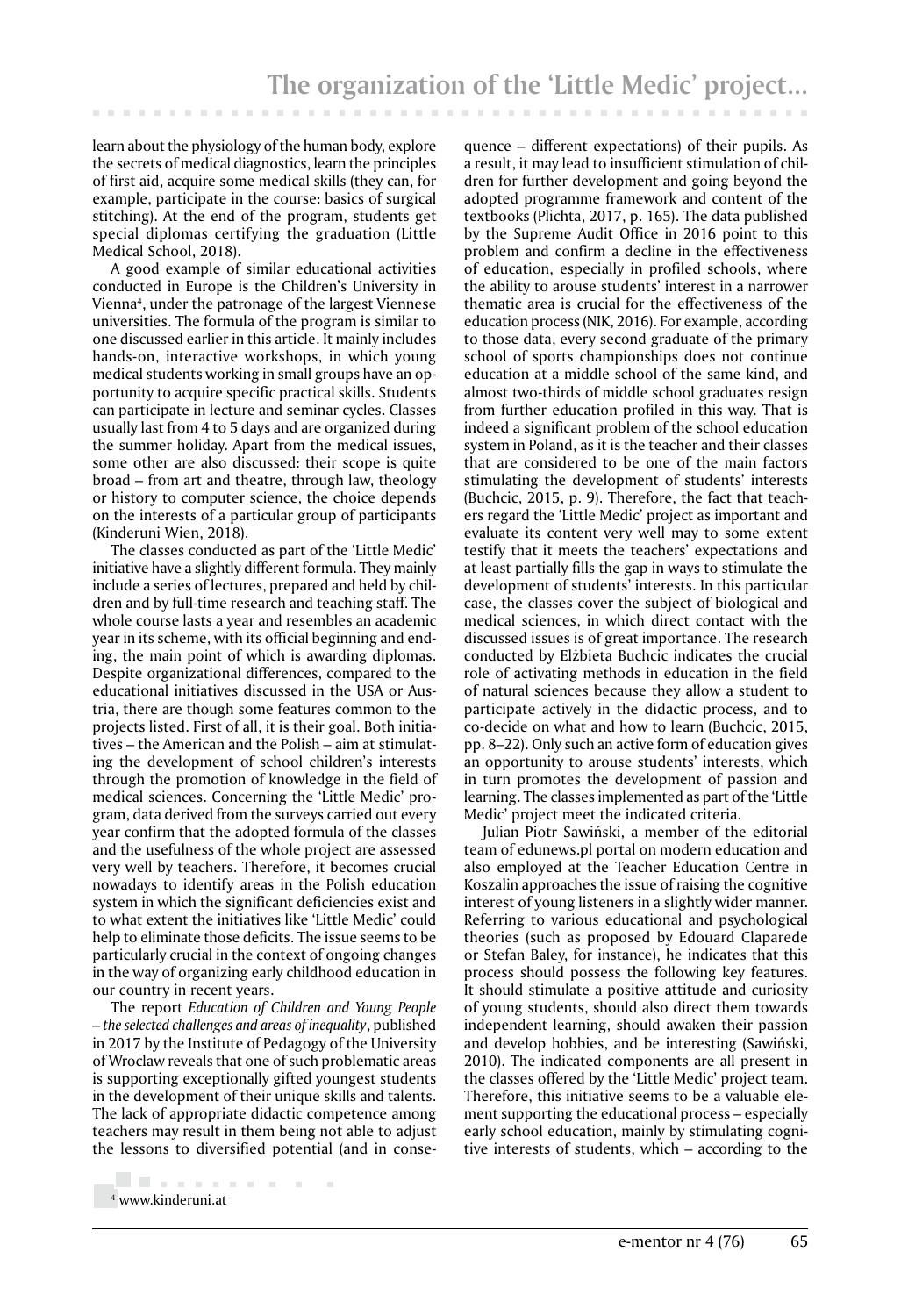theories mentioned above – form the foundation of an effective teaching system. The high average grades given by teachers who play a vital role in the education system in Poland prove the importance of the educational activities conducted within the project.

In connection with the pursued goals, and most likely with the highly attractive subject concerning medicine, the 'Little Medic' project enjoys great interest. It is probably also important for the participants that there are no participation fees, which distinguishes the project from the Little Medical School® initiative in the USA. A significantly good assessment of the conditions in which the classes are conducted as well as the greatly appreciated competences of the project coordinators and lecturers are also of key importance. The indicated popularity is visible also in the recruitment process – usually after only two or three days, there are no places in the groups left. The teachers from the Children's University in Vienna have a similar experience; the recruitment process is highly formalized and multi-stage because the number of students willing to participate in the classes is much higher than the number of places available.

The possibility of conducting lectures by students constitutes the additional educational value of the 'Little Medic' project and contributes to innovativeness and popularity of the whole initiative. The organizers try to ensure that to a particular school group belong students from different classes. Though it may be more convenient for a given school to create the group based on one chosen class in practice it results in lower interest and engagement of the participants. Creating the mixed groups in which there are students from different classes (i.e., 3, 4 and 5) encourages the transfer of knowledge from the lectures at children's university to school. The students inspired by the lectures of their peers can present their lectures at school or in a class.

The results of an additional survey conducted only in 2017/2018 have brought the information about the geographical reach of the 'Little Medic' project, the seniority status and professional qualifications of teachers and tutors of students' groups. They have been collocated with the evaluation data from the same period. Although there were no statistically significant differences between particular subgroups, one may spot some regularities. It turned out that older teachers with the longest seniority and also representing rural schools, gave the project highest scores. It is difficult to explain these phenomena clearly. Perhaps older teachers, longer involved in their profession, notice more distinctively the lack of opportunities to stimulate the interests of their students.

In contrast, younger teachers, who achieved their educational competences in more modern reality, are better acquainted with new methods and means of teaching. This fact might have slightly diminished the importance of the project in the eyes of this group of teachers. On the other hand, a better evaluation of the project by non-Poznan school teachers may reflect the lower opportunities for extracurricular

additional education activities in the case of children from outside the large agglomeration. In this context, the possibility of free participation in some extra activities is particularly valuable. The above observations are a sufficient incentive to continue this part of the survey – apart from the evaluation questionnaires, used by the organizers from the very beginning – in the next years of classes conducted under the 'Little Medic' project.

# **Conclusions**

The main goal of the 'Little Medic' project is to stimulate the development of students' interest in the issues related to human health. During the recent years it has been proved that the project activities may efficiently supplement the school-children educational process in the Wielkopolska Voivodeship in the field of biological and medical sciences. Also, the very good opinions of teachers representing schools that participate in the project confirm the high quality of classes. The tutors of young students highly appreciate the idea of the project, the scope of the issues being discussed, as well as the organizational aspects of the initiative. Similar projects are also implemented in other cities, and other countries as well – both in Europe and beyond. Each of them has its specific conditions and rules of conduct, depending on the individual situation in a given region. The afore-mentioned projects, however, are based on a similar idea, have common educational goals and they all confirm the high interest in the subject of medicine among children in the early school age.

#### References

Buchcic, E. (2015). Nauczyciel stymulatorem rozwoju zainteresowań uczniów. *Problemy Współczesnej Pedagogiki*, *1*(1), 7–23.

Dzieci się liczą. Raport o zagrożeniach bezpieczeństwa i rozwoju dzieci w Polsce. (2017). Warszawa: Fundacja Dajemy Dzieciom Siłę.

Kinderuni Wien. (2018). Retrieved from https://kinderuni.at/kinderuniwien/juhu-es-ist-so-weit/

Little Medical School. (2018). Retrieved from https:// www.littlemedicalschool.com/franchise/internationalfranchise

Mały Medyk. (2018). Retrieved from http://malymedyk. ump.edu.pl

O szkoleniu młodzieży uzdolnionej sportowo. (2016). Warszawa: NIK. Retrieved from https://www.nik.gov. pl/plik/id,12258,vp,14641.pdf

Plichta, P. (2017). Edukacja dzieci i młodzieży – wybrane wyzwania i obszary nierówności. *Dziecko krzywdzone. Teoria, badania, praktyka.* Vol. 16, 1*,* 146–171.

Polska Akademia Dzieci. (2018). Retrieved from http:// academyofkidspoland.wix.com/polskaakademiadzieci#! konferencja-pad-2015/c13ll

Profil Mały Medyk. (2018). Retrieved from https://www. facebook.com/MalyMedykUmp

Sawiński, J.P. (2010). Jak budzić osobiste zainteresowania? Retrieved from https://www.edunews.pl/badania-i-debaty/opinie/1029-jak-budzic-osobiste-zainteresowania